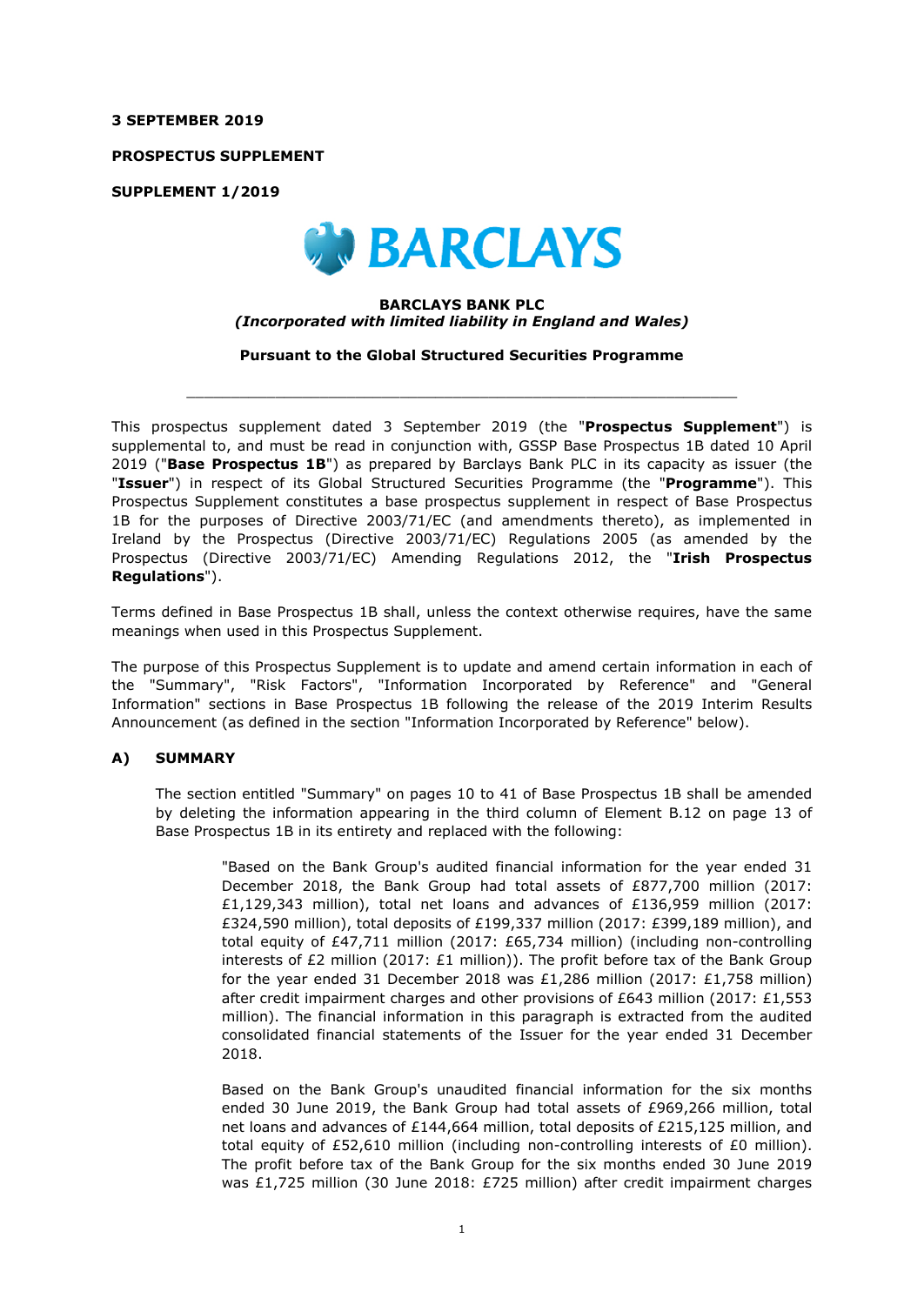and other provisions of £510 million (30 June 2018: £156 million). The financial information in this paragraph is extracted from the unaudited condensed consolidated interim financial statements of the Issuer for the six months ended 30 June 2019.

Not Applicable: there has been no significant change in the financial or trading position of the Bank Group since 30 June 2019.

There has been no material adverse change in the prospects of the Issuer since 31 December 2018."

### **B) RISK FACTORS**

The section entitled "Risk Factors" on pages 42 to 74 of Base Prospectus 1B shall be amended by deleting the information appearing in Risk Factor 3 (*Regulatory action in the event a bank or investment firm in the Group (such as the Issuer) is failing or likely to fail could materially adversely affect the value of the Securities*) on pages 44 to 47 of Base Prospectus 1B in its entirety and replacing it with the following:

# "**Regulatory action in the event a bank or investment firm in the Bank Group is failing or likely to fail could materially adversely affect the value of the Securities**

#### *The Issuer and the Bank Group are subject to substantial resolution powers*

Under the Banking Act 2009, as amended (the "**Banking Act**") (which implemented in the UK the majority of the requirements of Directive 2014/59/EU of the European Parliament and of the Council establishing a framework for the recovery and resolution of credit institutions and investment firms of 15 May 2014, as amended (the "**BRRD**")), substantial powers are granted to the Bank of England (or, in certain circumstances, HM Treasury), in consultation with the PRA, the FCA and HM Treasury, as appropriate as part of a special resolution regime (the "**SRR**"). These powers enable the relevant UK resolution authority to implement various resolution measures and stabilisation options (including, but not limited to, the bail-in tool, described below) with respect to a UK bank or investment firm (currently including the Issuer) and certain of its affiliates (each a "**relevant entity**") in circumstances in which the relevant UK resolution authority is satisfied that the resolution conditions are met. Such conditions include that a relevant entity is failing or is likely to fail to satisfy the FSMA threshold conditions for authorisation to carry on certain regulated activities (within the meaning of section 55B of the FSMA) or, in the case of a UK banking group company that is an EEA or third country institution or investment firm, that the relevant EEA or third country relevant authority is satisfied that the resolution conditions are met in respect of such entity.

The SRR consists of five stabilisation options:

(a) private sector transfer of all or part of the business or shares of the relevant entity;

(b) transfer of all or part of the business of the relevant entity to a "bridge institution" established by the Bank of England;

(c) transfer to an asset management vehicle wholly or partly owned by HM Treasury or the Bank of England;

- (d) the bail-in tool (as described below); and
- (e) temporary public ownership (nationalisation).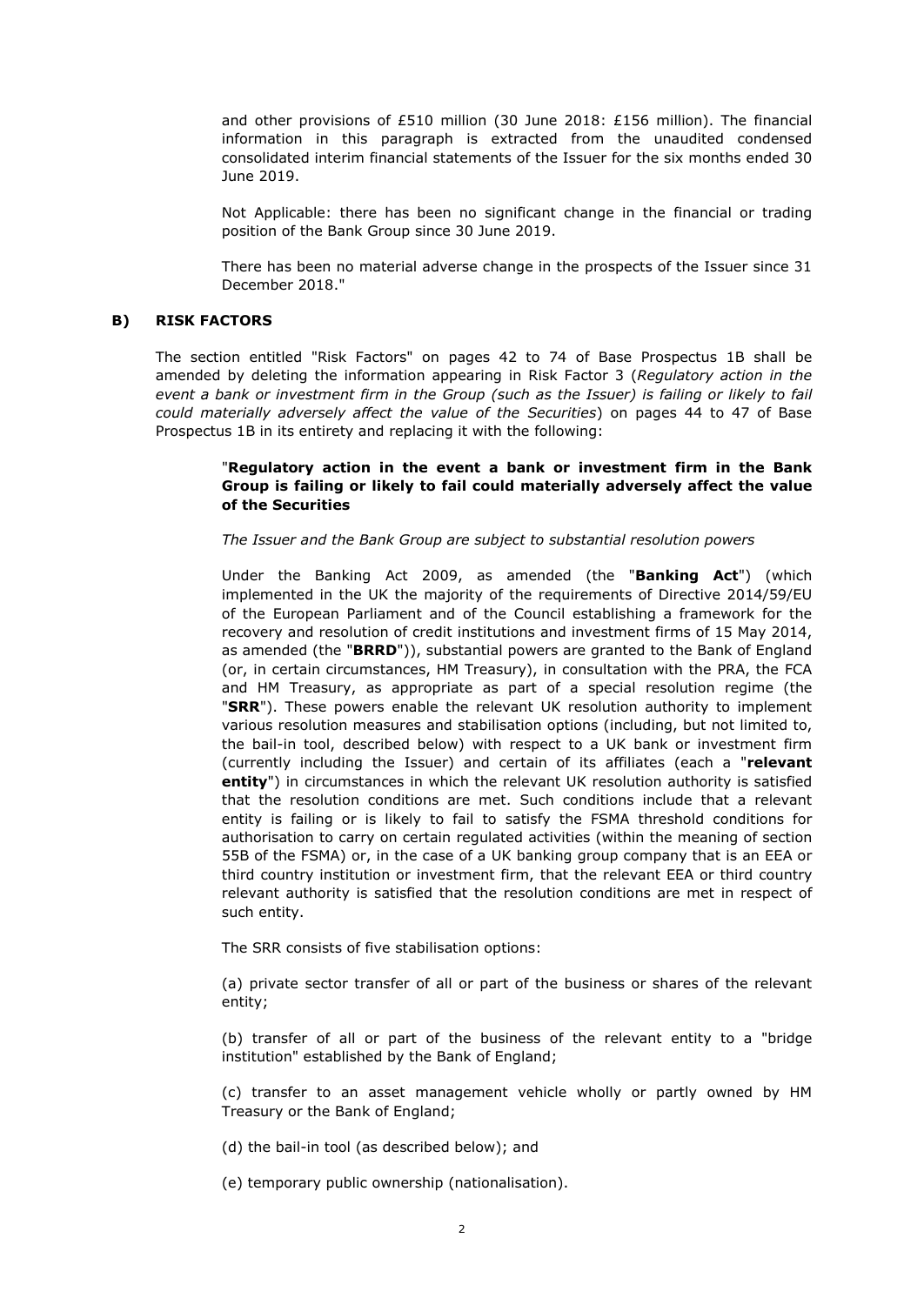The Banking Act also provides for additional insolvency and administration procedures for relevant entities and for certain ancillary powers, such as the power to modify contractual arrangements in certain circumstances (which could include a variation of the terms of the Securities), powers to impose temporary suspension of payments, powers to suspend enforcement or termination rights that might be invoked as a result of the exercise of the resolution powers and powers for the relevant UK resolution authority to disapply or modify laws in the UK (with possible retrospective effect) to enable the powers under the Banking Act to be used effectively.

You should assume that, in a resolution situation, financial public support will only be available to a relevant entity as a last resort after the relevant UK resolution authorities have assessed and used, to the maximum extent practicable, the resolution tools, including the bail-in tool (as described below).

The exercise of any resolution power or any suggestion of any such exercise could materially adversely affect the value of any Securities and could lead to you losing some or all of the value of your investment in the Securities.

*Resolution powers triggered prior to insolvency may not be anticipated and you may have only limited rights to challenge them* 

The resolution powers conferred by the SRR are intended to be used prior to the point at which any insolvency proceedings with respect to the relevant entity could have been initiated. The purpose of the resolution powers is to address the situation where all or part of a business of a relevant entity has encountered, or is likely to encounter, financial difficulties, giving rise to wider public interest concerns.

Although the Banking Act provides specific conditions to the exercise of any resolution powers and, furthermore, the European Banking Authority's guidelines published in May 2015 set out the objective elements for the resolution authorities to apply in determining whether an institution is failing or likely to fail, it is uncertain how the relevant UK resolution authority would assess such conditions in any particular pre-insolvency scenario affecting the Issuer and/or other members of the Bank Group and in deciding whether to exercise a resolution power.

The relevant UK resolution authority is also not required to provide any advance notice to you of its decision to exercise any resolution power. Therefore, you may not be able to anticipate a potential exercise of any such powers nor the potential effect of any exercise of such powers on the Issuer, the Bank Group and the Securities.

Furthermore, holders of the Securities may have only very limited rights to challenge and/or seek a suspension of any decision of the relevant UK resolution authority to exercise its resolution powers (including the bail-in tool) or to have that decision reviewed by a judicial or administrative process or otherwise.

*The relevant UK resolution authority may exercise the bail-in tool in respect of the Issuer and the Securities, which may result in you losing some or all of your investment* 

Where the relevant statutory conditions for use of the bail-in tool have been met, the relevant UK resolution authority would be expected to exercise these powers without your consent. Subject to certain exemptions set out in the Banking Act (including secured liabilities, bank deposits guaranteed under an EU member state's deposit guarantee scheme, liabilities arising by virtue of the holding of client money, liabilities to other non-group banks or investment firms that have an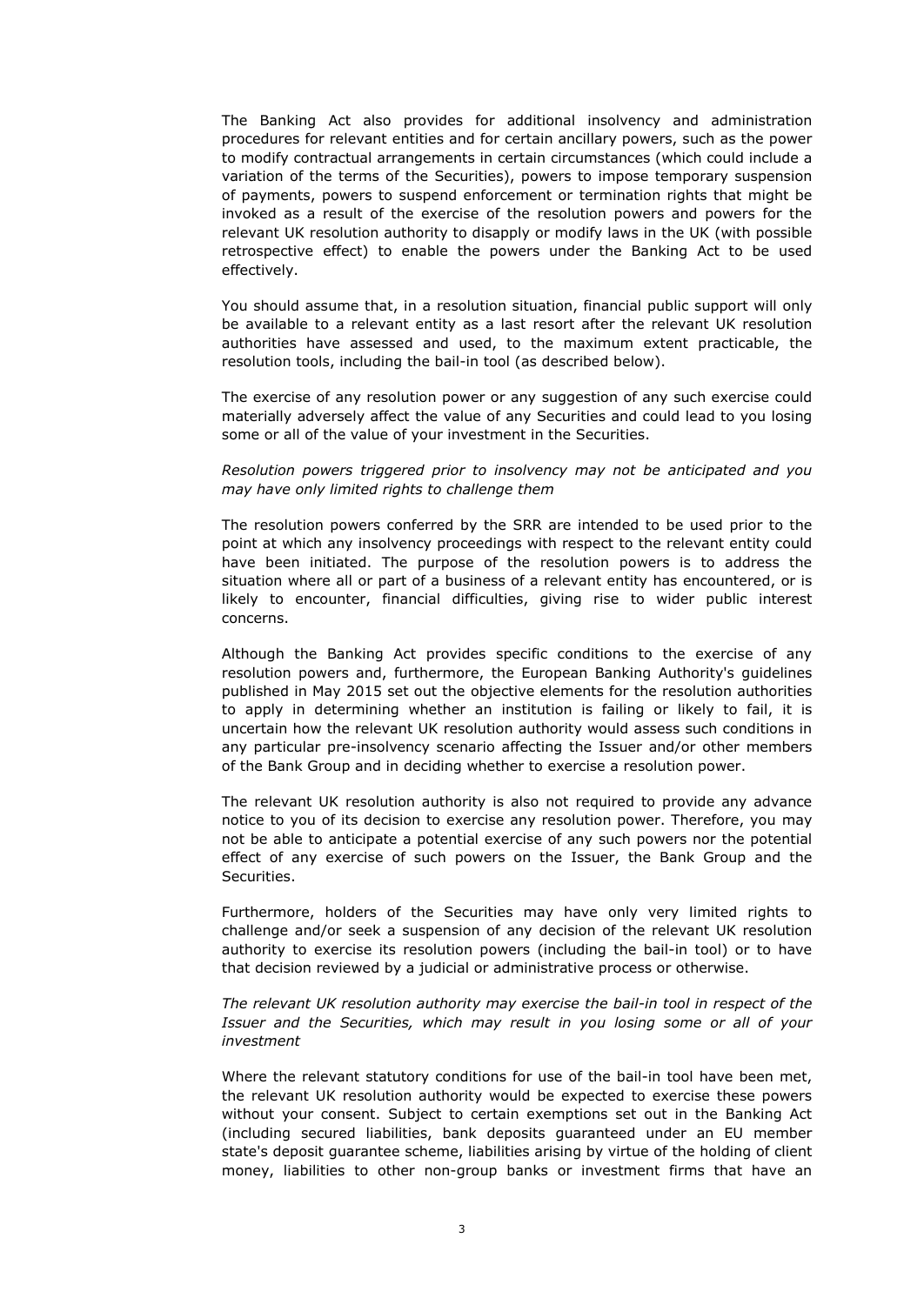original maturity of fewer than seven days and certain other exceptions), it is intended that all liabilities of institutions and/or their EEA parent holding companies should be within scope of the bail-in tool.

The Banking Act specifies the order in which the bail-in tool should be applied, reflecting the hierarchy of capital instruments under the Capital Requirements Directive ("**CRD IV**") and otherwise respecting the hierarchy of claims in an ordinary insolvency. On 19 December 2018, Her Majesty's Treasury published the Banks and Building Societies (Priorities on Insolvency) Order 2018 (the "**2018 Order**"), which implements Directive (EU) 2017/2399 of the European Parliament and of the Council of 12 December 2017 (the "**Amendment Directive**") amending the BRRD as regards the ranking of unsecured debt instruments in the insolvency hierarchy. The Amendment Directive introduced a new layer in insolvency for ordinary, long-term, unsecured debt- instruments issued by credit institutions and financial institutions within their consolidation perimeter that are established within the EU. The 2018 Order splits a financial institution's non-preferential debts into classes and provides that ordinary non-preferential debts will rank ahead of secondary non-preferential debts and tertiary non-preferential debts (all as defined in the 2018 Order).

The bail-in tool also contains an express safeguard (known as "**no creditor worse off**") with the aim that shareholders and creditors do not receive a less favourable treatment than they would have received in ordinary insolvency proceedings. However, even in circumstances where a claim for compensation is established under the "no creditor worse off" safeguard in accordance with a valuation performed after the resolution action has been taken, it is unlikely that such compensation would be equivalent to the full losses incurred by you in the resolution and there can be no assurance that you would recover such compensation promptly.

The bail-in tool may be exercised in respect of the Securities irrespective of whether the Securities count towards the Bank Group's Minimum Requirement for Own Funds and Eligible Liabilities ("**MREL**"), which is being implemented in the EU and the UK, will apply to EU and UK financial institutions and cover capital and debt instruments that are capable of being written-down or converted to equity in order to prevent a financial institution from failing in a crisis.

The exercise of the bail-in tool in respect of the Issuer and the Securities may result in the cancellation of all, or a portion, of the principal amount of, interest on, or any other amounts payable on, the Securities and/or the conversion of the Securities into shares or other Securities or other obligations of the Issuer or another person, or any other modification or variation to the terms of the Securities. Any such exercise or any suggestion of any such exercise could materially adversely affect your rights, the price or value of your investment in the Securities and/or the ability of the Issuer to satisfy its obligations under the Securities and could lead to you losing some or all of the value of your investment in such Securities.

As insured deposits are excluded from the scope of the bail-in tool and other preferred deposits (and insured deposits) rank ahead of any Securities issued by the Issuer, such Securities would be more likely to be bailed-in than certain other unsubordinated liabilities of the Issuer (such as other preferred deposits)

As part of the reforms required by the BRRD, amendments have been made to relevant legislation in the UK (including the UK Insolvency Act 1986) to establish in the insolvency hierarchy a statutory preference (i) firstly, for deposits that are insured under the UK Financial Services Compensation Scheme ("**insured deposits**") to rank with existing preferred claims as 'ordinary' preferred claims and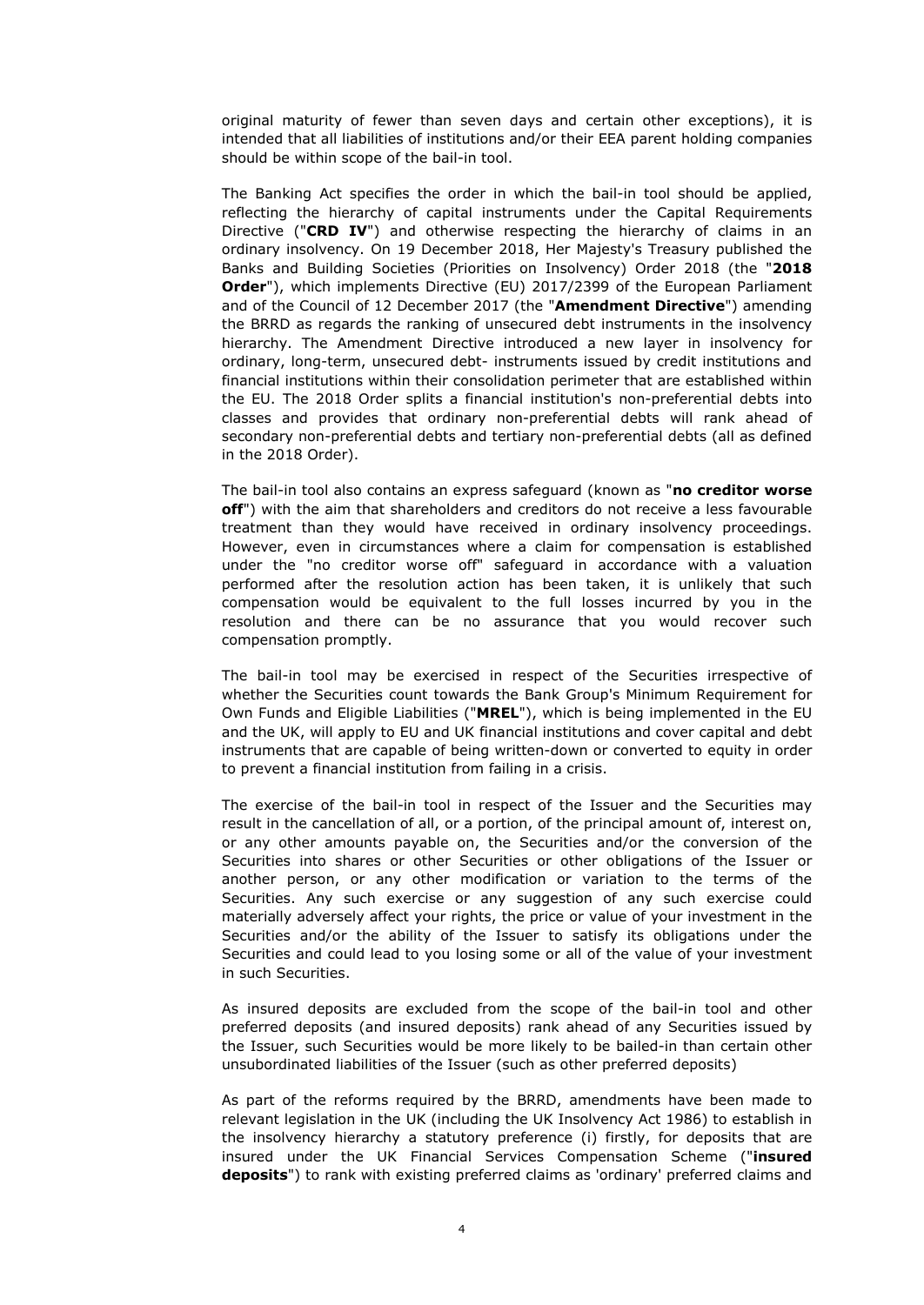(ii) secondly, for all other deposits of individuals and micro, small and medium sized enterprises held in EEA or non-EEA branches of an EEA bank ("**other preferred deposits**"), to rank as 'secondary' preferred claims only after the 'ordinary' preferred claims. In addition, the UK implementation of the EU Deposit Guarantee Scheme Directive increased, from July 2015, the nature and quantum of insured deposits to cover a wide range of deposits, including corporate deposits (unless the depositor is a public sector body or financial institution) and some temporary high value deposits. The effect of these changes is to increase the size of the class of preferred creditors. All such preferred deposits will rank in the insolvency hierarchy ahead of all other unsecured senior creditors of the Issuer, including you as a holder of the Securities. Furthermore, insured deposits are excluded from the scope of the bail-in tool. As a result, if the bail-in tool were exercised by the relevant UK resolution authority, the Securities would be more likely to be bailed-in than certain other unsubordinated liabilities of the Issuer such as other preferred deposits.

# *Under the terms of the Securities, you have agreed to be bound by the exercise of any bail-in power by the relevant UK resolution authority*

Notwithstanding any other agreements, arrangements, or understandings between the Issuer and you as a holder of the Securities, by acquiring the Securities, you as a holder of the Securities acknowledge, accept, agree to be bound by, and consent to the exercise of, any UK Bail-In power by the relevant UK resolution authority that may result in (i) the reduction or cancellation of all, or a portion, of the principal amount of, or interest on, the Securities; (ii) the conversion of all, or a portion, of the principal amount of, or interest on, the Securities into shares or other securities or other obligations of the Issuer or another person (and the issue to, or conferral on, the holder of the Securities of such shares, securities or obligations); and/or (iii) the amendment or alteration of the maturity of the Securities, or amendment of the amount of interest due on the Securities, or the dates on which interest becomes payable, including by suspending payment for a temporary period; which UK Bail-In power may be exercised by means of a variation of the terms of the Securities solely to give effect to the exercise by the relevant UK resolution authority of such UK Bail-In power. You as a holder of the Securities further acknowledge and agree that your rights as holder of the Securities are subject to, and will be varied, if necessary, solely to give effect to, the exercise of any UK Bail-In power by the relevant UK resolution authority.

Accordingly, any UK Bail-In power may be exercised in such a manner as to result in you and other holders of the Securities losing all or a part of the value of your investment in the Securities or receiving a different security from the Securities, which may be worth significantly less than the Securities and which may have significantly fewer protections than those typically afforded to debt securities. Moreover, the relevant UK resolution authority may exercise the UK Bail-In power without providing any advance notice to, or requiring the consent of, you as a holder of the Securities.

In addition, under the terms of the Securities, the exercise of the UK Bail-In power by the relevant UK resolution authority with respect to the Securities is not an Event of Default (as defined in the terms and conditions of the Securities). For more information, see the terms and conditions of the Securities."

# **C) INFORMATION INCORPORATED BY REFERENCE**

The section entitled "Information Incorporated by Reference" on pages 76 to 77 of Base Prospectus 1B shall be updated by: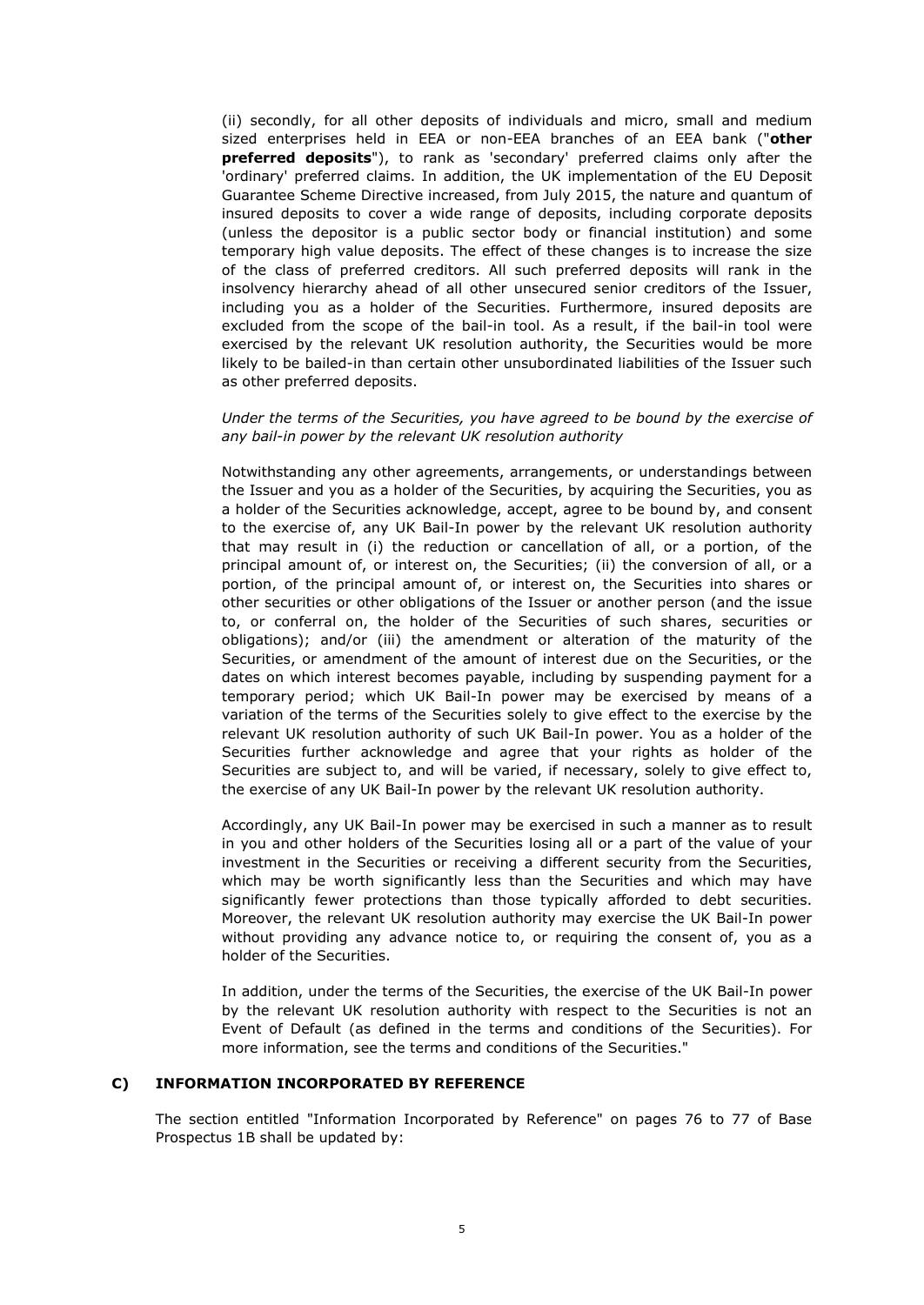- (i) adding the unaudited interim results announcement of the Issuer as filed with the United States Securities and Exchange Commission on Form 6-K on 1 August 2019 in respect of the six months ended 30 June 2019 ("**2019 Interim Results Announcement**") to the list of source documents in paragraph 1 (*Source documents*);
- (ii) adding the following page references in respect of the 2019 Interim Results Announcement to the cross-reference list in paragraph 2 (*Information incorporated by reference*):

## *From the 2019 Interim Results Announcement*

Whole document (including the exhibits thereto)

(iii) restating the page references in respect of the Registration Document in the crossreference list in paragraph 2 (*Information incorporated by reference*):

#### *From the Registration Document*

Risk Factors (excluding the information under the heading "Reputation Risk - Regulatory action in the event a bank or investment firm in the Group is failing or likely to fail could materially adversely affect the value of the Securities") Pages 1 to 16 The Issuer, the Bank Group and the Group (excluding the information under the headings "Legal Proceedings" and "Directors") Page 19

#### **D) GENERAL INFORMATION**

The section entitled "General Information" on pages 352 to 355 of Base Prospectus 1B shall be updated by:

(i) deleting the information set out under the sub-heading "Significant change statement" on page 352 of Base Prospectus 1B in its entirety and replacing it with the following:

> "There has been no significant change in the financial or trading position of the Issuer or the Bank Group since 30 June 2019."

(ii) inserting a new sub-paragraph entitled "Recent Developments" immediately below the sub-heading "Significant change statement" on page 352 of Base Prospectus 1B as follows:

#### "**Recent Developments**

*Interim Financial Information* 

Based on the Bank Group's unaudited financial information for the six months ended 30 June 2019, the Bank Group had total assets of £969,266 million, total net loans and advances of £144,664 million, total deposits of £215,125 million, and total equity of £52,610 million (including non-controlling interests of £0 million). The profit before tax of the Bank Group for the six months ended 30 June 2019 was £1,725 million (30 June 2018: £725 million) after credit impairment charges and other provisions of £510 million (30 June 2018: £156 million). The financial information in this paragraph is extracted from the unaudited condensed consolidated interim financial statements of the Issuer for the six months ended 30 June 2019.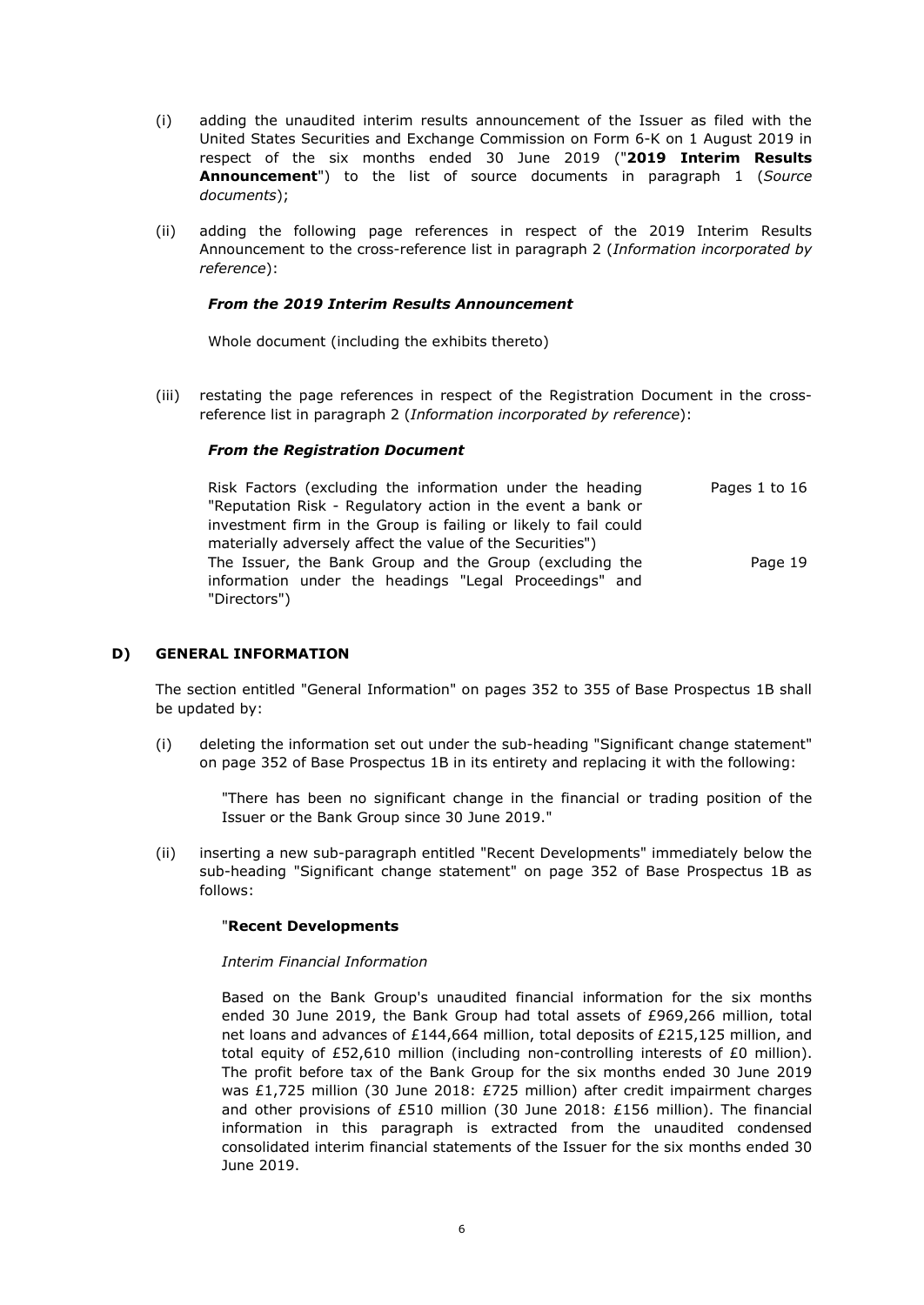#### *Legal Proceedings*

For a description of the governmental, legal or arbitration proceedings that the Issuer and the Bank Group face, see Note 9 (Provisions) and Note 15 (Legal, competition and regulatory matters) to the condensed consolidated interim financial statements of the Issuer as set out on page 34 and pages 37 to 44, respectively, of the 2019 Interim Results Announcement.

## *Directors*

The Directors of the Issuer, each of whose business address is 1 Churchill Place, London E14 5HP, United Kingdom, their functions in relation to the Issuer and their principal outside activities (if any) of significance to the Issuer are as follows:

| Name             | <b>Function(s)</b><br>within the Issuer              | <b>Principal outside activities</b>                                                                                                                                                                                                                                   |
|------------------|------------------------------------------------------|-----------------------------------------------------------------------------------------------------------------------------------------------------------------------------------------------------------------------------------------------------------------------|
| Nigel Higgins    | Non-Executive<br>Director<br>and<br>Interim Chairman | Barclays PLC (Chairman<br>and<br>Non-Executive Director); Sadler's<br>Wells (Chairman); Tetra Laval<br>Group (Non-Executive Director)                                                                                                                                 |
| James Staley     | Chief<br>Executive<br>Officer                        | Barclays PLC (Chief Executive<br>Officer);<br>Institute<br>of<br>International<br>Finance,<br>Inc.<br>(Board Member); Bank<br>Policy<br>Institute (Board Member)                                                                                                      |
| Steven<br>Ewart  | Chief<br>Financial<br>Officer                        |                                                                                                                                                                                                                                                                       |
| Peter<br>Bernard | Non-Executive<br>Director                            | Barclays US LLC (Chairman and<br>Non-Executive<br>Director);<br>Bowdoin<br>College<br>(Trustee);<br>(Advisor);<br>Windrose<br>Advisors<br>Massachusetts Audubon Society<br>(Director)                                                                                 |
| Helen Keelan     | Non-Executive<br>Director                            | Ireland<br><b>Barclays</b><br>Bank<br><b>PLC</b><br>(Chairman<br>Non-Executive<br>and<br>Director);<br><b>Barclays</b><br>Capital<br><b>Securities</b><br>(Non-Executive<br>Ltd<br>Director);<br>PM<br>Group<br>Ltd<br>(Director)                                     |
| Maria Ritcher    | Non-Executive<br>Director                            | Bessemer Trust (Director); Rexel<br>Group (Director); Anglo<br>Gold<br>Ashanti (Director)                                                                                                                                                                             |
| Jeremy Scott     | Non-Executive<br>Director                            | Sasakawa<br>The<br>Great<br><b>Britain</b><br>Foundation (Trustee)                                                                                                                                                                                                    |
| Alex Thursby     | Non-Executive<br>Director                            | Rank<br>Group<br><b>PLC</b><br>(Director);<br>PTE<br>Janheg<br>Investments<br>Ltd<br>(Director); Janheg Carribean Ltd<br>(Director);<br>Eden Rivers<br>Trust<br>(Trustee);<br>Motive<br>Labs<br>Operations<br>(Advisory<br>Board<br>Giggleswick<br>Member);<br>School |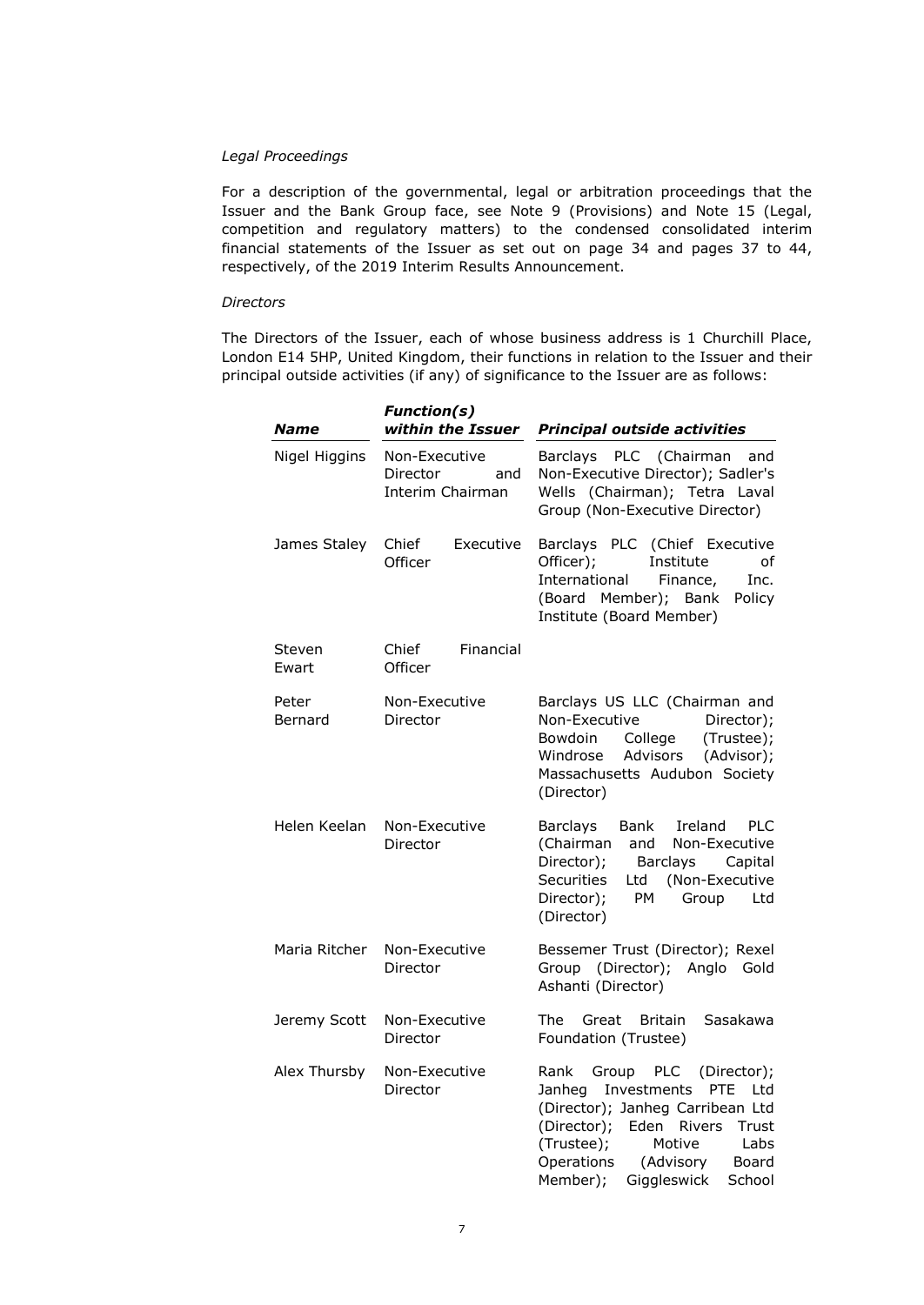| <b>Name</b>                   | <b>Function(s)</b><br>within the Issuer | <b>Principal outside activities</b>                                                                                                                                                                                 |
|-------------------------------|-----------------------------------------|---------------------------------------------------------------------------------------------------------------------------------------------------------------------------------------------------------------------|
|                               |                                         | (Board of Governors' Member)                                                                                                                                                                                        |
| Hélène<br>Vletter-van<br>Dort | Non-Executive<br>Director               | Intertrust N.V<br>(Chair)<br>of<br>supervisory Board); NN Group<br>N.V (Director); School of<br>Financial Law and Governance<br>(Professor);<br>Rotterdam<br>Koninklijke Brill N.V Protective<br>Foundation (Chair) |

Nigel Higgins joined the Issuer's Board as a Non-Executive Director with effect from 1 March 2019 and was appointed as the Interim Chairman of the Issuer from 1 March 2019, subject to relevant approvals.

No potential conflicts of interest exist between any duties to the Issuer of the Directors listed above and their private interests or other duties.

(iii) deleting the information set out under the sub-heading "Legal Proceedings" on page 352 of Base Prospectus 1B in its entirety and replacing it with the following:

"Save as disclosed under Note 9 (*Provisions*) and Note 15 (*Legal, competition and regulatory matters*) to the condensed consolidated interim financial statements of the Issuer on page 34 and pages 37 to 44, respectively, of the 2019 Interim Results Announcement, there are no governmental, legal or arbitration proceedings (including any such proceedings which are pending or threatened of which the Issuer is aware), which may have or have had during the 12 months preceding the date of this Base Prospectus, a significant effect on the financial position or profitability of the Issuer and/or the Bank Group."

To the extent that there is any inconsistency between (a) any statement in this Prospectus Supplement (in relation to Base Prospectus 1B) and (b) any other statement in, or incorporated by reference in Base Prospectus 1B, the statements in (a) above shall prevail.

The 2019 Interim Results Announcement may be inspected during normal business hours at the registered office of the Issuer or at https://home.barclays/content/dam/homebarclays/documents/investor-relations/ResultAnnouncements/2019HYResults/BB-PLC-H1-2019- Form-6-K.pdf.

Investors should be aware of their rights under Regulation 52 of the Irish Prospectus Regulations. Investors who have agreed to purchase or subscribe for Securities before this Prospectus Supplement was published have the right, exercisable within two working days after the date on which this Prospectus Supplement is published, to withdraw their acceptances. This right is exercisable up to, and including 5 September 2019. Investors should contact the distributor from which they agreed to purchase or subscribe the Securities in order to exercise their withdrawal rights.

References to Base Prospectus 1B shall hereafter mean Base Prospectus 1B as supplemented by this Prospectus Supplement. The Issuer accepts responsibility for the information contained in this Prospectus Supplement. To the best of the knowledge of the Issuer (having taken all reasonable care to ensure that such is the case), the information contained in this Prospectus Supplement is in accordance with the facts and contains no omission likely to affect the import of such information. Save as disclosed in this Prospectus Supplement, no significant new factor, material mistake or inaccuracy relating to the information included in Base Prospectus 1B is capable of affecting the assessment of securities issued pursuant to Base Prospectus 1B has arisen or been